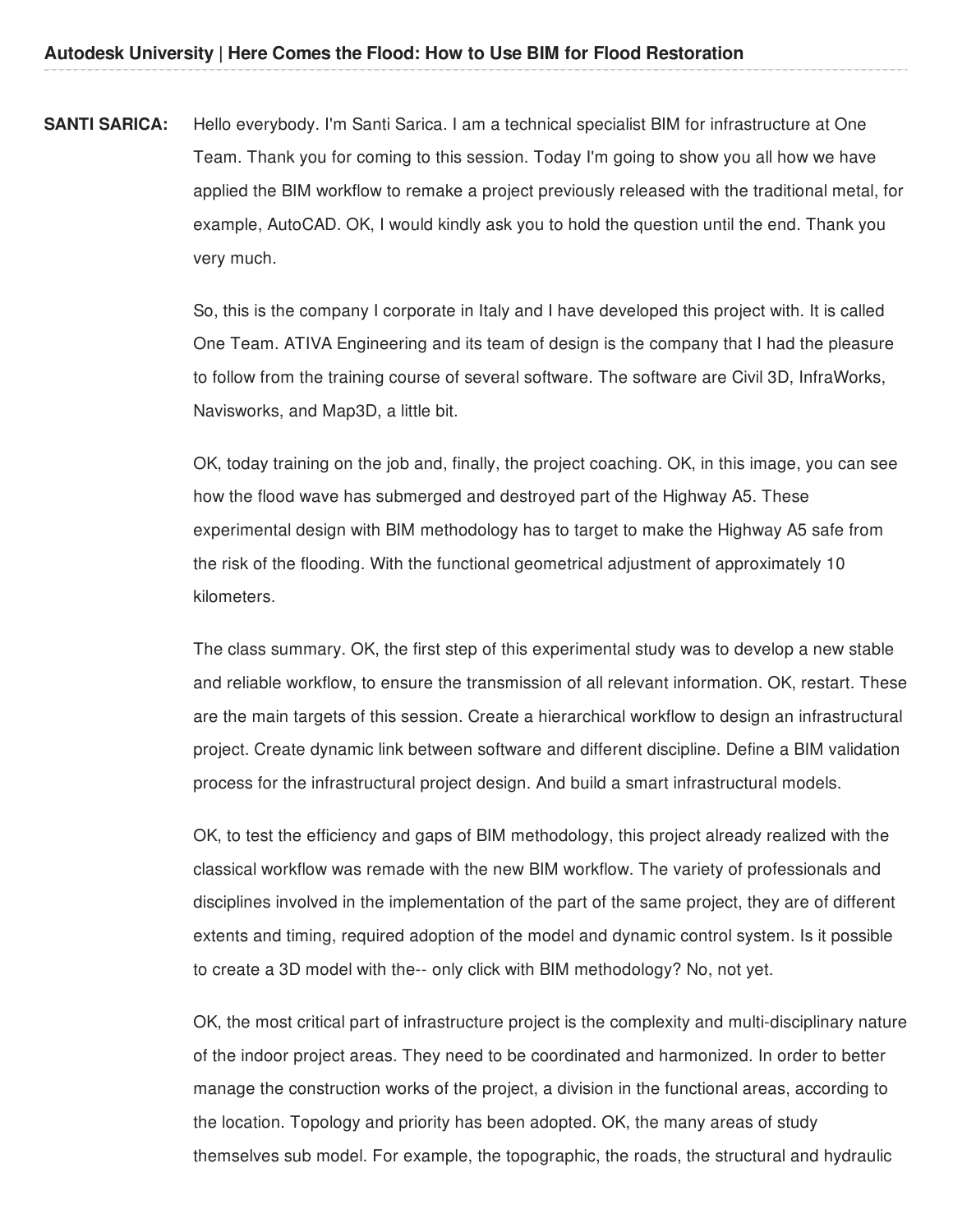model has been identified. And altogether, they have created a reference final model.

OK, this is the hierarchical scheme developed for the transmission of the process and design information. As you can see, the key points of the project that we have identified, the milestone for each sector, and, finally, development of the project. These are the main issues related to the topographical model. In this case, the critical issues are point acquisition method, study of compatibility, georeferencing of topographical survey.

For the elaboration of topographical model, we have identified the most the suitable restitution scheme to create light and dynamic surfaces. OK, for this reason, a ground surface has been created by assembling elementary and light surfaces. Such surfaces can be separately modified, but since connected to all this one update dynamically. The final result is a surface off the ground similar to a puzzle.

OK, the concept of BIM should not be associated only with the software, as many still think. But it is still useful to remember that the implementation of these models inevitably passes through by technological development, and the new model design techniques and data processing.

OK, start the first video.

### [MUSIC PLAYING]

OK, in this video, you can see how we created-- just a moment-- OK, start. In this video, you can see how we created the surfaces and as we link this through data shortcuts. OK, this is the main surfaces. Now, we create a link. We stay here [INAUDIBLE]. OK, I created a link through data shortcuts. This is the new file with the main surfaces. Now I'm working on the second surfaces and the third surfaces. It's all linked.

OK, the second video.

## [MUSIC PLAYING]

OK, here you can see how after the previous processing, modification and integration between the surfaces is quick and easy. Here, we make a modify in the main surfaces. Now save. OK, switch in the new file. I update the link. OK, this is the modify in the main-- file in the main surface.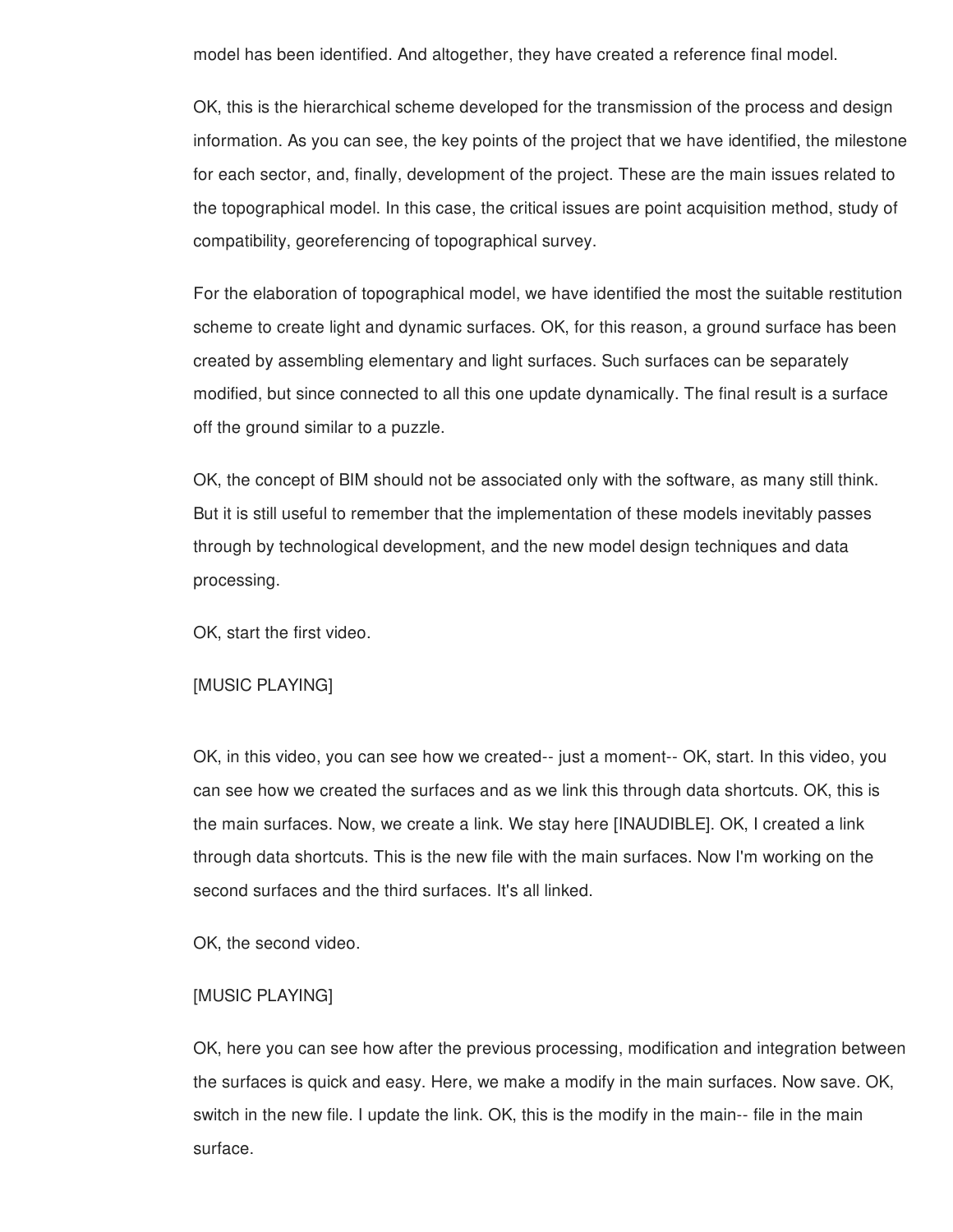OK, these are the main issues, matters related to the road model. OK, the critical issues are many alignment interfering with each other. Level of the tile of the information to be shared. OK, after the topographical model, the roads and hydraulic wells were created. The two dynamic model were then linked to the terrain model.

OK, in this video, I'll start.

## [MUSIC PLAYING]

OK, in this video you can see the profile and the section of the road project and also the dynamic interaction. This is the section. The new file. Again I linked the main alignment. I linked the surfaces. This is the road surfaces. And this, the main surfaces-- the terrain surfaces. Now I create in this file a new profile view and profile. Now, create the 3D model from the corridor. They're pretty solid from the corridor. And project into the profile view. OK, now switch back. In the previous file, I modified my profile. OK, rebuild the corridor. Save, and shift the previous new file. Now, I update the link. And this is the reason.

OK, the road model has been associated with all the necessary information about volume, counting item, and material. OK, in [INAUDIBLE] this case, we were able to create a dynamic structural model. What? OK, this structural project involves the construction of six box culvert. Six underpasses, two overpasses, and a viaduct. OK, about the culvert and underpasses. In order, this relies on the structural model. Rigid design rule were created. This is important. In down right, it's important. If you change data, the geometry changes, and back.

OK, next video.

### [MUSIC PLAYING]

OK, in this video, we show you-- excuse me. In this video, we show you how the structure in the Revit changes by changing its parameters and value in the family of level. OK, now this is a particular of the fraction. A piece of it. Now we can change it. In this case, the material.

OK. But this type of file could be connected to previous model, but those were not dynamically managed. OK, now reinforcement management. Here you can see some simplified example of the structural model for the reinforcement. And again we video.

### [MUSIC PLAYING]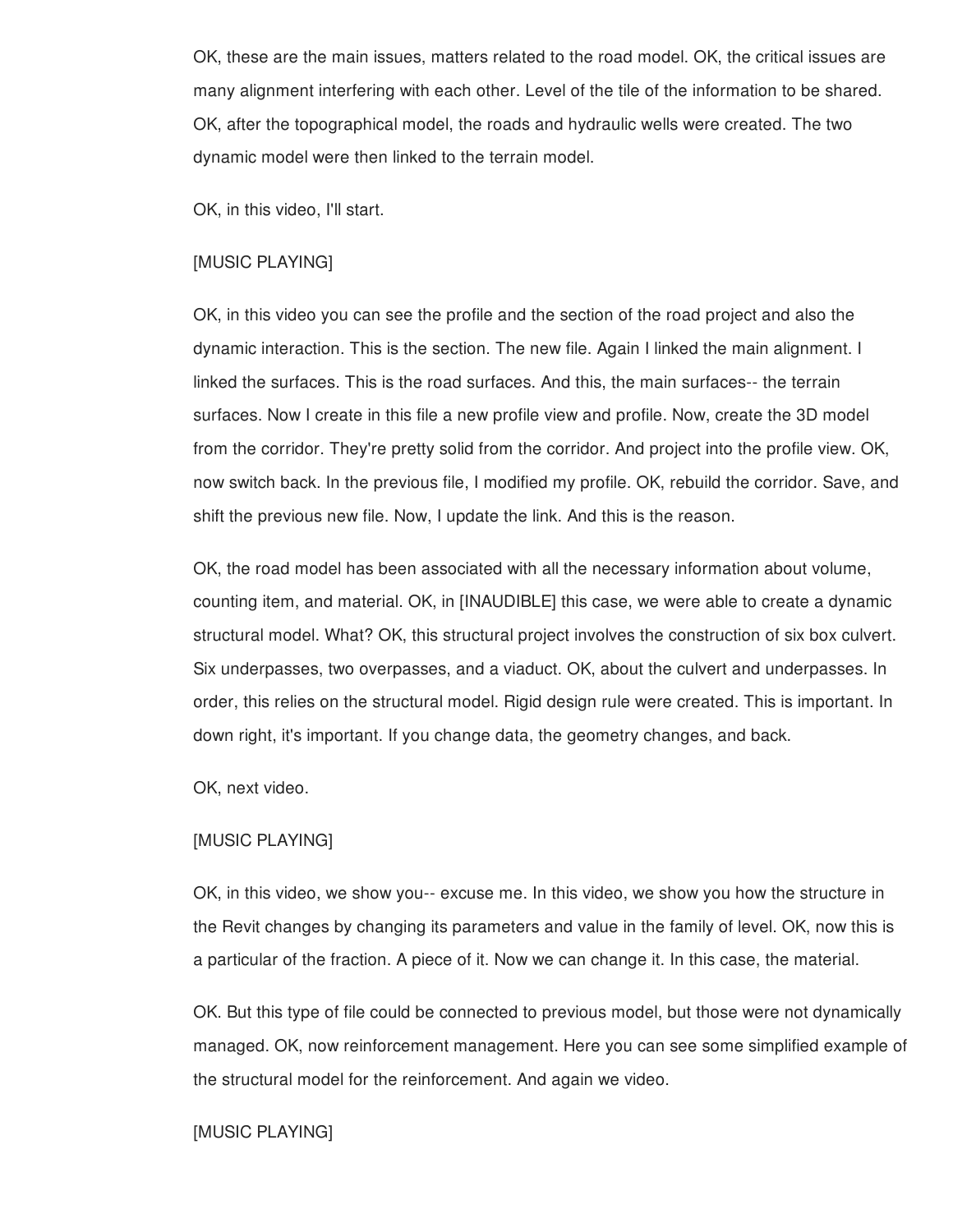OK, and in this video, also you can see how the structure realized from the severance substructure changed by changing the specific parameters of the single family or through the global parameters. OK, now select change family. All this is the reinforcement filter. OK. This is the [INAUDIBLE] of the reinforcement. All is linked. Now we change-- directly the parameter, and the chain.

OK, the overpasses. In this nice little animation, some simplified examples of the structural model for the overpasses. Now we have a [INAUDIBLE], in this case. OK. In the process of roles, which [INAUDIBLE] the collaboration among the sector, are useful also through the cloud platform. To capture the change and update in both direction, this has significantly improved the efficiency by reducing potential error, due to the missing, or incorrect, data transmission.

OK, noise barrier and safety barriers. The process of-- What is? OK, I get in this nice and-- Sorry? OK, it's going. In this nice animation, you can see some simplified examples of a structural model for the noise barriers and safety barriers. In this case, create again in red. The rigid rules adopted for the creation of the final model, have partly enabled to overcome the communication-- gap between the sub model.

OK, and after the surveying roads, and structure project, the hydraulic one has been realized. Collaboration with the specialized external collaborator-- consultant, sorry. External consultant. OK, here the project was creating two different systems. One, to remove the water from the road surface, and the second has water treatment. Also, in this case, the use of the cloud platform has allowed to optimize the efficiency and the quality of the transmitted information, reducing the amount and the gravity of potential errors.

OK, integration. OK. After that, we created and harmonized the four project model. This model has, then, been used as a model of reference for the study of interference. This was one of the most [INAUDIBLE] steps. Interferences are the main case of the project review during a both the design and the construction work. With a relative time burden and additional costs.

Start the video.

## [MUSIC PLAYING]

In this video, we show you how it is easy shared the object between Civil 3D and Revit. OK, in this moment, we create georeferencing file in XML file extension. OK, save this file. Switch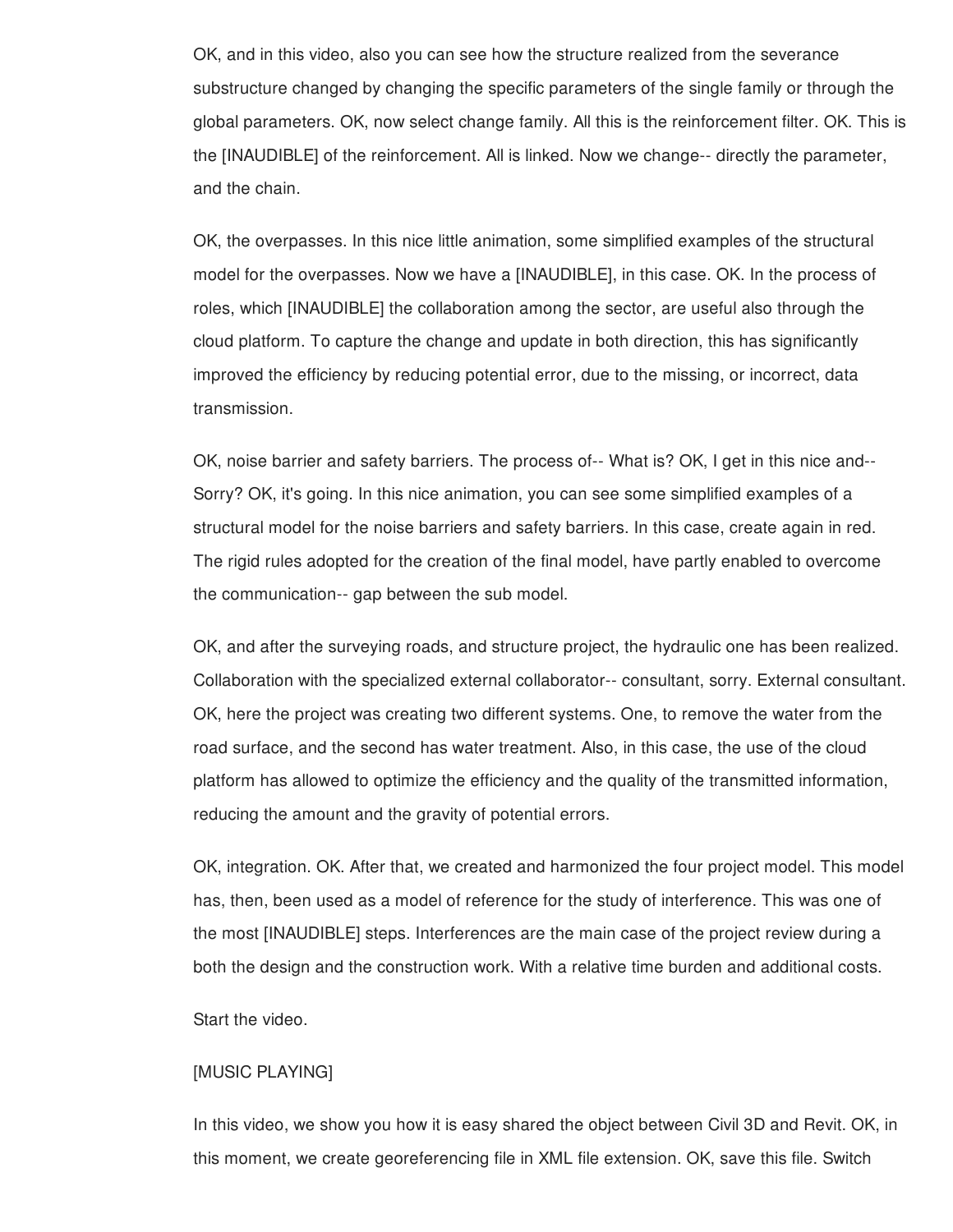from Civil to Revit, import the previous file-- XML file. Apply. Now, the model is georeferencing. Save and export the solid. Switch back in Civil 3D. Import the previous model. And the solid is correctly positioned. This is the result.

OK, the possibility to integrate different disciplines. I love to anticipate-- and the show in the design phase. Issue the potential delay, you had to incorrect forcing construction physics, allowing to make changes to the project when needed.

A control of the physical interference type was carried out. For example, the interference between the underpasses and the storm water network. Also, an interference type of-- at risk- for example, the influence of the voltaic arc was analyzed.

OK, these are the main objects involved in the study of interference. Here, you can see a part of the interference verification process. Through the use of the [INAUDIBLE] detective in InfraWorks Manage. [INAUDIBLE] Just a moment. Sorry. [INAUDIBLE] Yes, OK. No charge. No, no charge.

### [NON-ENGLISH SPEECH]

OK. This is the main object involved with the studio of interference. The upper structure road, back fill on the road, solid viaduct, box culvert, oil separator, and pipe network OK, all work. OK, next video. OK, in this video, we show you how was created the study of interferences. In this case, between the pipe network and the structures. This is the interference-- the first interference. This is the second.

OK, now we create a report-- interference report. Save the report. OK. OK, we save. This is the report. It's OK, thank you. OK, this is the interference report. OK, again. OK, now the report sorry, [INAUDIBLE] for a [INAUDIBLE] surveys have proved very useful to highlight anomalies, and to make improvements to the project.

OK, the next video. OK, with this video, we show you an example of fast mode part of 4D construction simulation, through the InfraWorks timeline.

# [MUSIC PLAYING]

OK, this is a bridge. The box culvert. Stone water system and the treatment system. OK, the overpasses.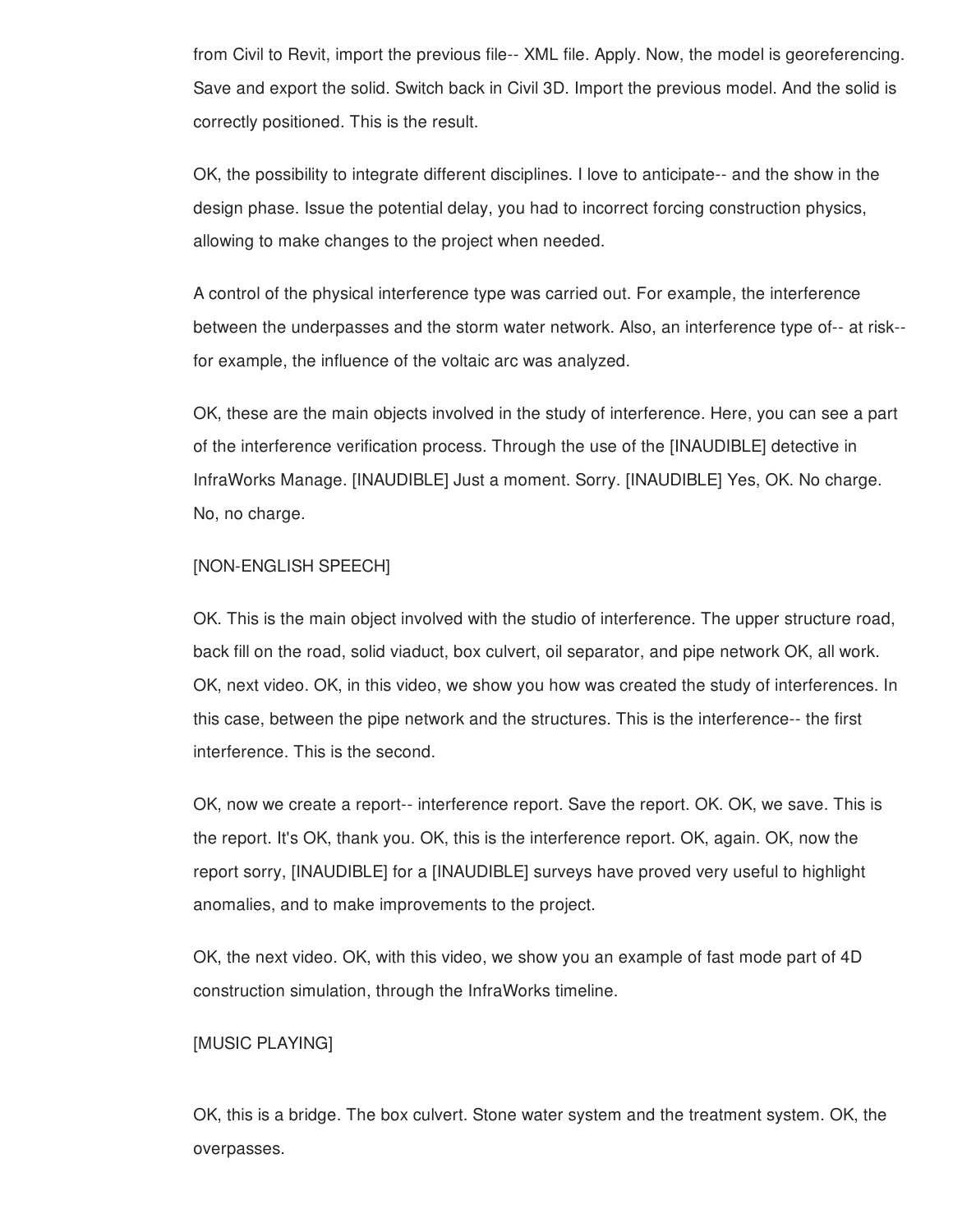OK, next slide. Now, through simulation made in InfraWorks Manage, you can see the situation of infected area before the project. And after, you can see the situation of the infected area after the project. ATIVA Engineering is currently engaged in the testing of developing the work building site phases with Navisworks Manage.

OK, the video-- in this video, you can see the simulation of the situation during the flood. You can see the water that grows.

#### [MUSIC PLAYING]

OK. Now, Highway A5 is submerged.

OK, in the second video, but here, you can see the simulation of the situation after the realized the project in the same condition of the flood. Again, you can see the water that grows.

## [MUSIC PLAYING]

OK, Infraworks 360. And finally, I showed the video showing the project included the territorial context. The experiment BIM of these projects-- as to understand the potential of these next kinds of design. The ability of optimize the efficiency and reduce error related to the lack or subnormal, suboptimal communication between the various project areas, is certainly an added value to our project. And, in addition, to the plain part, we must not forget the advantages, in terms of management and maintenance.

We'll start the last video. OK, this is the final present. OK, representation of the projecting environment context, planning and decisional tools, import of all useful data, simulation of several scenarios, and environmental impact assessment.

OK, next slide. OK, here there are some statistical data about the project realized. For the training, one day for InfraWorks, four days for AutoCAD Civil 3D, three days for Revit Structure, one day for Navisworks, six days for the analysis of the process and the standards. And two days for the BIM manager training. All process-- all this process, it was held in a year. We started with three months of intensive training activities, and the previously described. And after, with regular steps each month, of the project coaching. ATIVA Engineering realized that this part of the project, about in three months, included the creation of custom components.

OK, I know this. I know this person. OK, thank you for having stayed with me until the end of